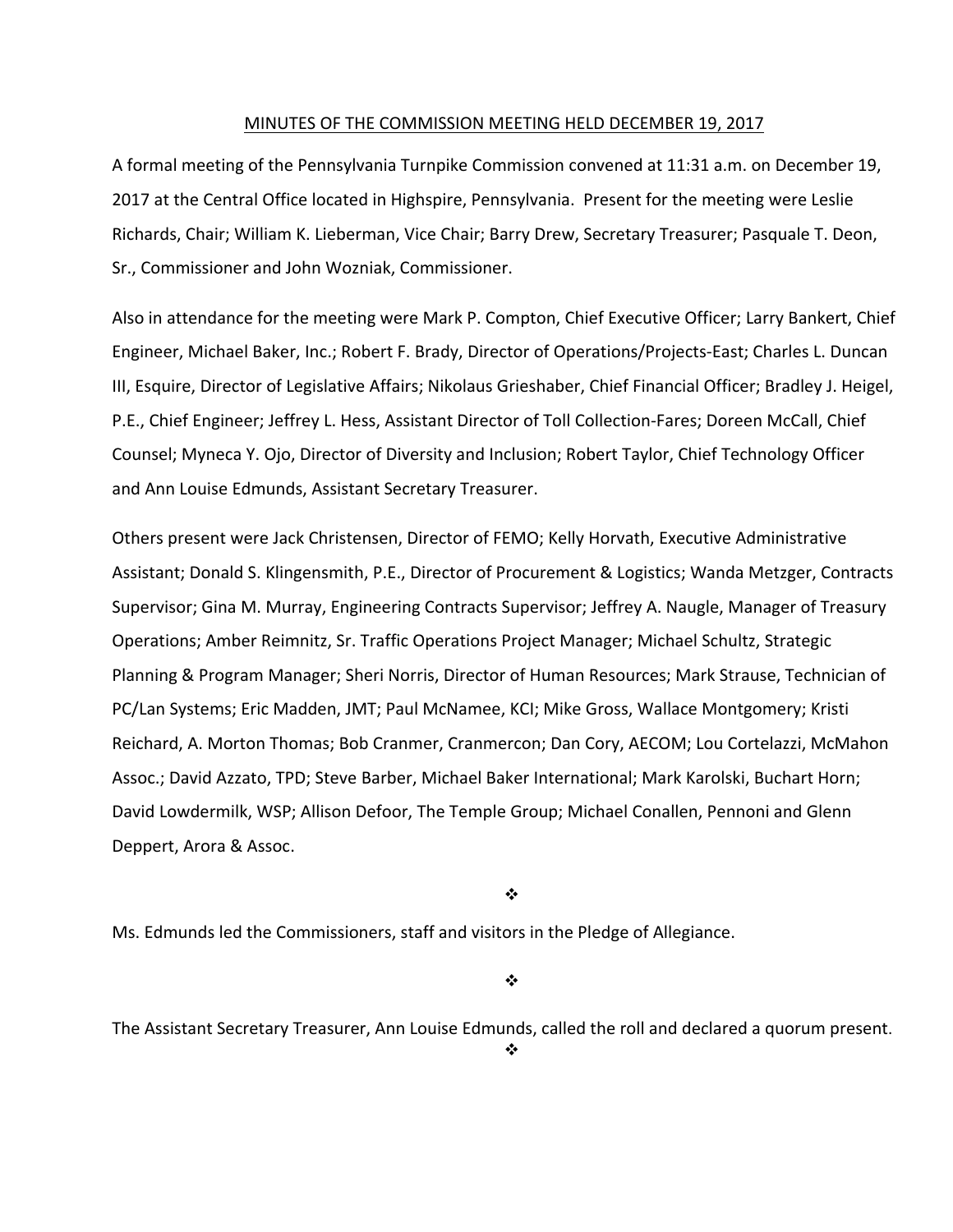#### SUNSHINE ANNOUNCEMENT

The Commissioners met in Executive Session prior to today's Formal Agenda Session to consider matters of Personnel, which included a reclassification, termination, new hires and vacancies.

The Commissioners also discussed Docket No. 2017-2344 and 4110 and engaged in non-deliberative,

informational discussions regarding various actions and matters, which have been approved at previous public meetings.

 $\bullet \bullet$ 

### PUBLIC COMMENT

Ms. Edmunds: The public is welcome to address the Commission regarding items listed on the Agenda or other items not listed on the Agenda that are within the Commission's authority or control.

In order to conduct an orderly and effective meeting, all persons wishing to address the Commission should have signed in a requested time to speak. If you have not done so, you are invited to do so at this time.

There were no requests to address the Commission.

 $\cdot$ 

# MINUTES OF THE MEETING

Motion‐That the Minutes of the meeting held December 5, 2017 be approved and filed as submitted ‐ were made by Commissioner Drew, seconded by Commissioner Deon, and passed unanimously.

 $\cdot$ 

#### COMMUNICATIONS

Motion‐That the Commission approves the memos received from the Chief Counsel and the Director of Procurement & Logistics ‐was made by Commissioner Drew, seconded by Commissioner Deon, and passed unanimously.

❖

#### PERSONNEL

Motion‐That the Commission approves the Personnel as submitted‐was made by Commissioner Drew, seconded by Commissioner Deon, and passed unanimously.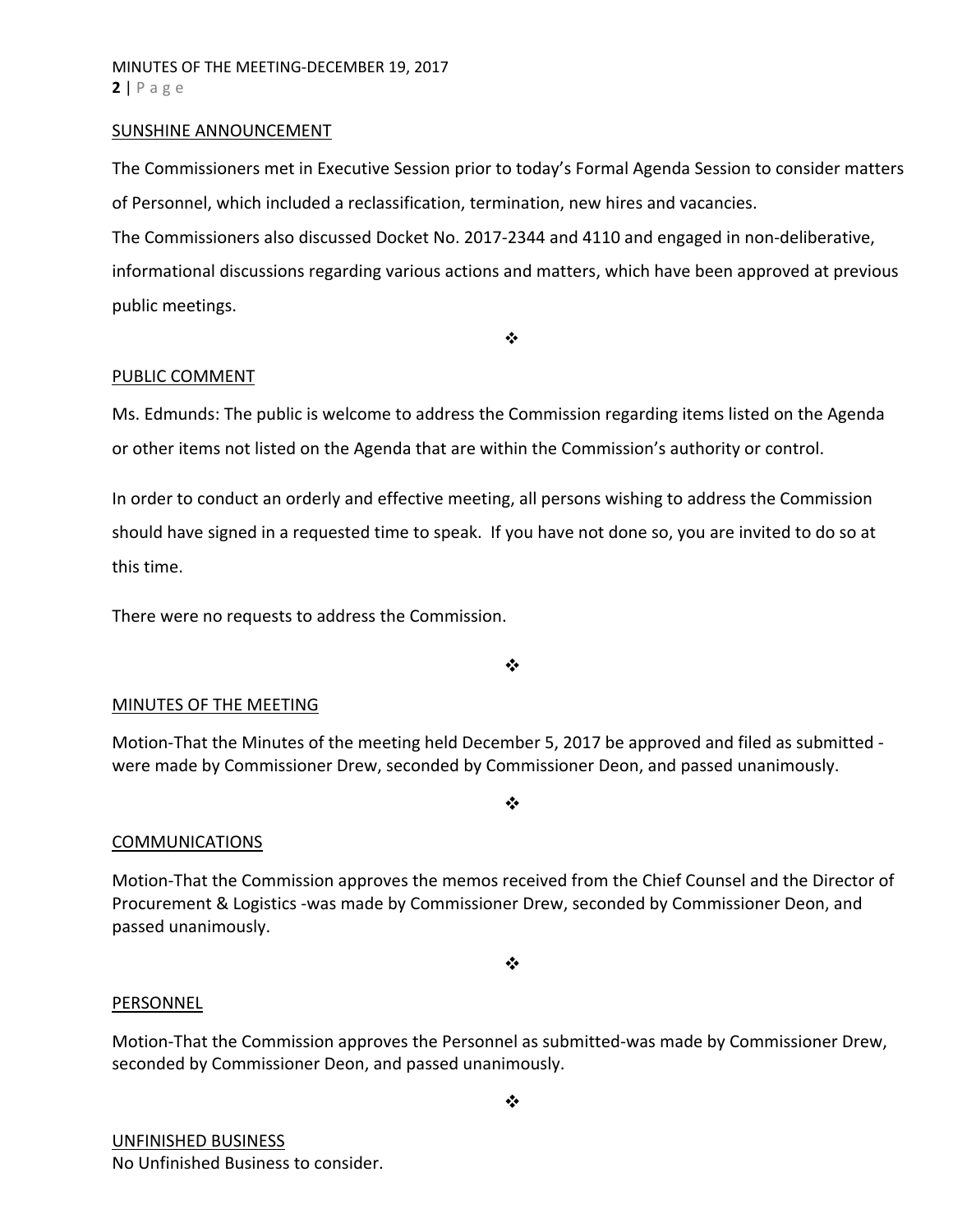$\bullet^{\bullet}_{\bullet} \bullet$ 

# NEW BUSINESS ESTABLISHMENT OF POOLS

Motion‐That the Commission approves the establishment of pools from which qualified professionals will be selected to provide real estate closing services, real estate appraisal services, and machinery, equipment and inventory appraisal services; authorize the Right‐of‐Way Administrator to direct the solicitation of competitive bids from each pool for work as required; approve the execution of the necessary agreements; and approve the inclusion of the selected qualified professionals in the following pools:

- Real Estate Closing Services
- Real Estate Appraisal Services
- Machinery, Equipment and Inventory Appraisal Services

‐was made by Commissioner Drew, seconded by Commissioner Deon, and approved unanimously.

❖

# AGREEMENTS

Motion‐That the Commission approves the negotiation and execution of the Agreements for the items listed in memos "a" and "b":

- a. Two (2) Reimbursement Agreements with Equitrans LP to reimburse Equitrans the cost for the engineering and utility relocations necessary for construction of the Southern Beltway, Section 55‐ C2‐1; at a combined not‐to‐exceed amount of \$8,089,059.41;
- b. Agreement with TRC Engineers, Inc. for open‐end drilling services from MP 247.30 to MP 359.00 and the Northeast Extension; at a not‐to‐exceed amount of \$900,000.00 or three (3) years, whichever occurs first.

‐was made by Commissioner Drew, seconded by Commissioner Deon, and passed unanimously.

❖

# RIGHT‐OF‐WAY REQUESTS

Motion-That the Commission approves the Right-of-Way Request for the items listed in memos "a" through "h":

a. Acquisition of Right‐of‐Way 6519‐B (C. Eugene Davidheiser), a total take parcel necessary for the total reconstruction project from MP A31.00 to MP A38.00 by authorizing the construction of a wetland mitigation site and authorize execution of a Declaration of Restrictive Covenants for Conservation;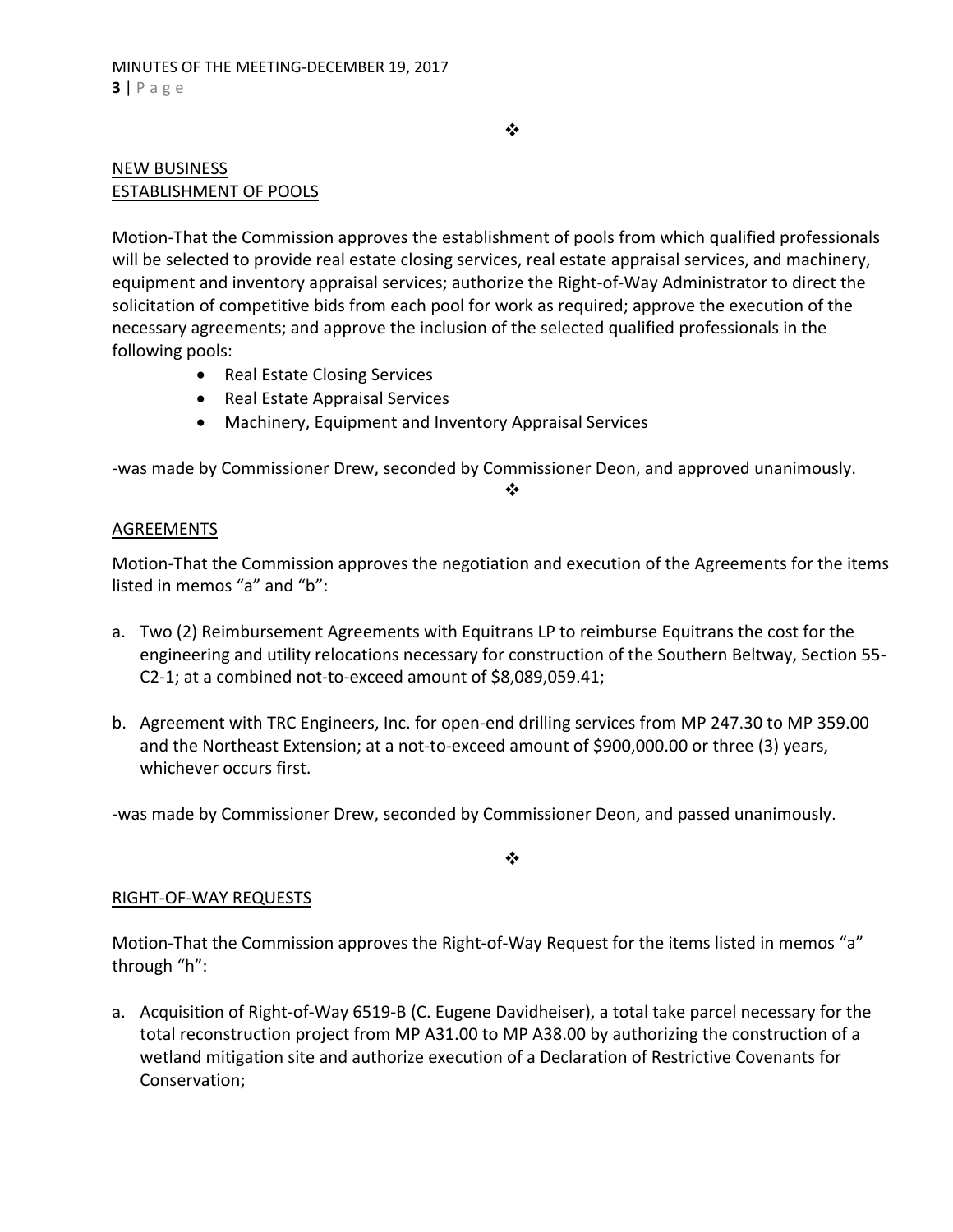# MINUTES OF THE MEETING‐DECEMBER 19, 2017

#### **4** | Page

- b. Acquisition of Right‐of‐Way #14083‐RD (WA Properties, LLC), a partial take parcel necessary for the total reconstruction project from MP 53.00 to MP 57.00 by authorizing payment of \$2,813.50 representing fair market value and pro-rated taxes to WA Properties, LLC; authorize the appropriate Commission officials to execute the Agreement of Sale and other documents that may be required for closing; authorize the payment of additional statutory damages as calculated by the Right‐of‐Way Administrator and approve by the Chief Counsel; and payment of fair market value to the property owner is contingent upon its delivery of a deed as prepared by the Legal Department;
- c. Acquisition of Right‐of‐Way #17904‐A (Dennis James & Patricia Watson Morgan and Dale A. & Diane R. Morgan), a partial take parcel necessary for construction of the Southern Beltway, US 22 to I-79, by authorizing payment of \$5,310.75 representing fair market value and pro-rated taxes to Dennis James & Patricia Watson Morgan, also authorize payment of \$5,310.75 representing fair market value and pro‐rated taxes to Dale A. & Diane R. Morgan; authorize the appropriate Commission officials to execute the Agreement of Sale and other documents that may be required for closing; authorize the payment of additional statutory damages as calculated by the Right‐of‐ Way Administrator and approved by the Chief Counsel; and payment of damages to the property owners is contingent upon their delivery of a deed prepared by the Legal Department;
- d. Settlement of Right‐of‐Way #14120‐A (MDJST, LLC), a partial take parcel necessary for construction of the Southern Beltway, US 22 to I-79, by authorizing payment of \$18,345.50 representing fair market value and pro‐rated taxes to MDJST, LLC; authorize the appropriate Commission officials to execute the Agreement of Sale and other documents that may be required for closing; authorize the payment of additional statutory damages as calculated by the Right‐of‐Way Administrator and approved by the Chief Counsel; and payment of damages to the property owner is contingent upon its delivery of a deed prepared by the Legal Department;
- e. Acquisition of Right-of-Way #14129A and #14129A-3 (Jerry Mazza, owner and Bourg, Inc., tenant), a partial take parcel necessary for construction of the Southern Beltway, US 22 to I‐79, by authorizing payment of \$33,811.00 representing business dislocation damages to Bourg, Inc.; authorize the appropriate Commission officials to execute the Settlement Agreement and other documents that may be required for closing; and authorize the payment of additional statutory damages as calculated by the Right‐of‐Way Administrator and approved by the Chief Counsel;
- f. Acquisition of Right‐of‐Way #14079‐RE (John M. & Catherine L. Tysarczyk), a total take parcel necessary for the total reconstruction project from MP 49.00 to MP 53.00 (Bridge WB‐456) by authorizing payment of \$98,591.54 representing fair market value, pro-rated taxes, recording fees and rent supplement to ARROW Land Services, LLC, escrow agent; authorize the appropriate Commission officials to execute the Agreement of Sale and other documents that may be required for closing; authorize the payment of additional statutory damages as calculated by the Right‐of‐ Way Administrator and approved by the Chief Counsel; and payment of fair market value is contingent upon the delivery of a deed as prepared by the Legal Department;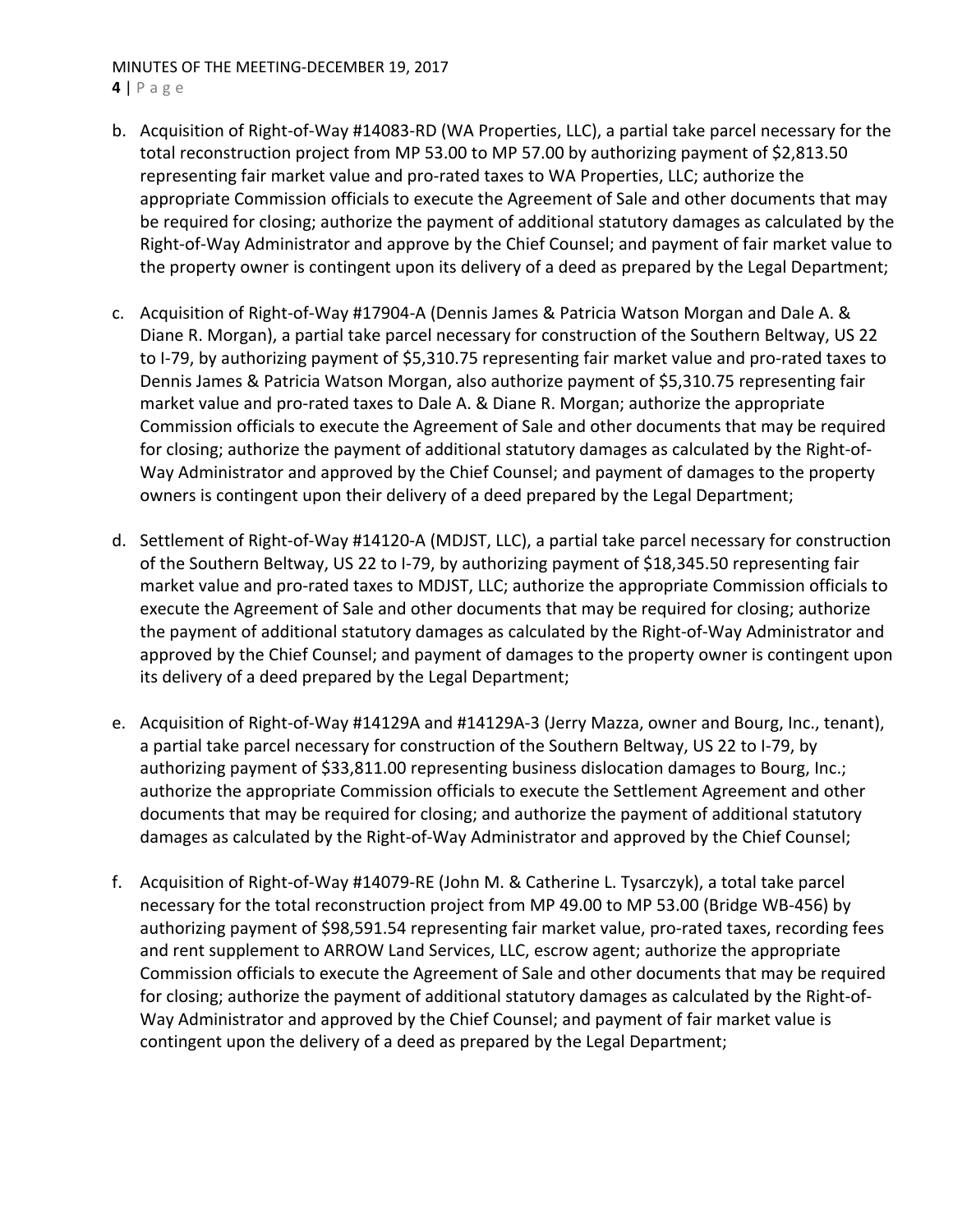# MINUTES OF THE MEETING‐DECEMBER 19, 2017

- **5** | Page
- g. Acquisition of Right‐of‐Way #6018‐C (PA Dept. of Conservation and Natural Resources), a partial take parcel necessary for the total reconstruction project from MP 308.00 to MP 312.00 by authorizing payment of \$364,025.00 to Natural Lands; authorize the appropriate Commission officials to execute the necessary documents with the PA Dept. of Conservation and Natural Resources and Natural Lands, as drafted and approved by the Legal Department; and payment to Natural Lands is contingent upon approval of the parcel as suitable replacement land under the Land and Water Conservation Act requirements;
- h. Acquisition of Right‐of‐Way #6022‐A (Milford Road Associates, L.P.), a partial take parcel necessary for the total reconstruction project from MP 308.00 to MP 312.00 by authorizing payment of \$1,995,019.47 representing fair market value, pro‐rated taxes and recording fees to Diversified Settlement Services, Inc., escrow agent; authorize the appropriate Commission officials to execute the Agreement of Sale and other documents that may be required for closing; authorize the payment of additional statutory damages as calculated by the Right‐of‐Way Administrator and approved by the Chief Counsel; and payment of fair market value to the property owner is contingent upon the delivery of a deed as prepared by the Legal Department.

‐was made by Commissioner Drew, seconded by Commissioner Deon, and passed unanimously.

# $\cdot$

# ADVERTISING

Motion‐That the Commission approves advertising for an engineering services firm to perform contract administration and oversight for the P3 broadband fiber project ‐was made by Commissioner Drew, seconded by Commissioner Deon and passed unanimously.

#### ❖

# PURCHASE ORDERS

Motion‐That the Commission approves the Issuance of Purchase Orders for the items listed in memos "a" through "e":

- a. Glass beads (December 21, 2017 November 30, 2018), utilizing the Commonwealth's contract with Potters Industries, LLC; at a total award of \$200,000.00;
- b. Traffic line paint (December 21, 2017 November 30, 2018), utilizing the Commonwealth's contract with Ennis‐Flint/Ennis Paint, Inc.; at a total award of \$400,000.00;
- c. Change Orders for the maintenance, replacement, testing, certifications and repairs of the fuel pumps, dispensers and fuel storage tanks, to add funds through 2018: L & A Construction Co. LLC  $\qquad \qquad$  \$ 700,000.00 Districts 1, 2, 3 Clark Contractors, Inc. 400,000.00 Districts 4, 5

TOTAL CHANGE ORDERS: \$1,100,000.00

d. Change Order for Stop Loss insurance with Avalon Insurance Co., exercising the option to renew the agreement through December 31, 2018; at a cost of \$916,944.00;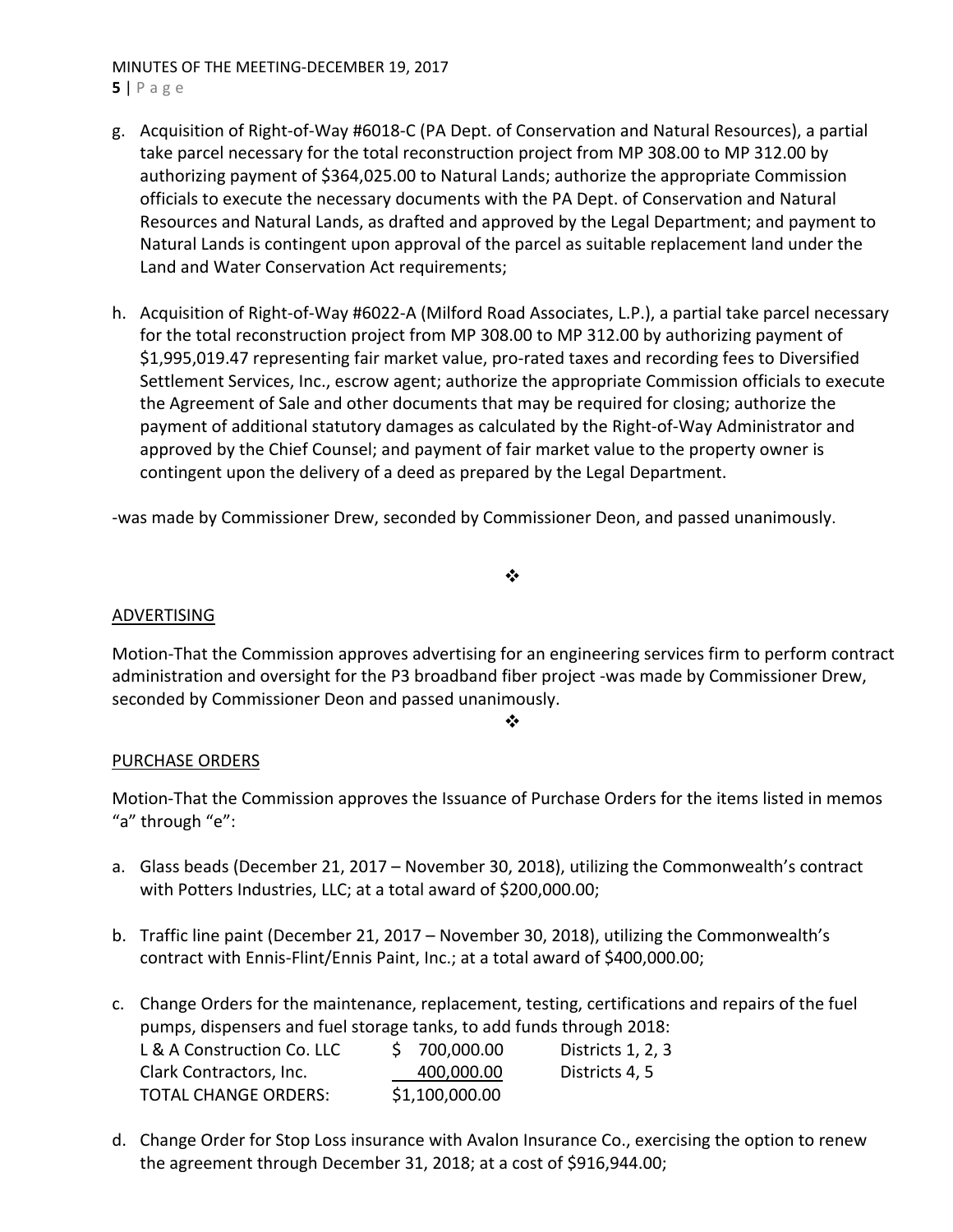e. Fuel storage tank cleaning, utilizing the Commonwealth's contract with Brad's Fuel Filtering, Inc.; at a total award of \$276,000.00.

‐was made by Commissioner Drew, seconded by Commissioner Deon, and passed unanimously.

 $\cdot$ 

# AWARD OF CONTRACTS

Motion‐That the Commission approves the Award of Contracts for the items listed in memos "a" and "b":

- a. Contract #T-019.00R002-3-02 for bituminous resurfacing and substructure rehabilitation between MP 19.41 and MP 31.25 to the lowest responsive and responsible bidder, The Lane Construction Corporation; at a not‐to‐exceed amount of \$17,449,139.50 and contingency of \$800,000.00;
- b. Contract #T‐268.00R001‐3‐02 for bituminous resurfacing and median barrier replacement between MP 268.32 and MP 275.05 to the lowest responsive and responsible bidder, Hempt Bros., Inc.; at a not‐to‐exceed amount of \$12,518,358.17 and a contingency of \$600,000.00.

‐was made by Commissioner Drew, seconded by Commissioner Deon, and passed unanimously.

 $\frac{1}{2}$ 

# CHANGE ORDERS AND FINAL PAYMENT

Motion‐That the Commission approves the Change Orders and Final Payments for the items listed in memos "a" through "c":

- a. Change Order #4 for Contract #T‐202.00T001‐3‐02 for roadway and bridge reconstruction from MP 201.74 to MP 206.89 with New Enterprise Stone & Lime Co., Inc., for an additional \$150,000.00 for MPT enhancements for Stage 2 construction work; for a revised not‐to‐exceed amount of \$76,213,234.49;
- b. Change Order #6 for Contract #S‐006.00X002‐3‐08 for construction of the Southern Beltway, Section 55B, from MP S11.17 to MP S14.31 with Joseph B. Fay Co., for an increase of \$445,345.06 for E & S control, caisson construction, excavation, void repair, capping existing sanitary sewer, drainage, and replacement of the existing sidewalk; for a revised not‐to‐exceed amount of \$95,352,926.29;
- c. Change Order #5 and Final Payment for Contract #A‐049.00R001‐3‐02 for bituminous overlay between MP A48.90 and MP A59.34 with New Enterprise Stone & Lime Co., Inc. for a decrease of \$1,032,411.35 to balance items to actual work completed, and changes for the asphaltic plug joint, latex concrete deck repairs, pavement markings, price adjustment for asphalt materials and lane rental fees; for a final contract value of \$15,264,297.64 and final amount due to the contractor of \$377,640.76.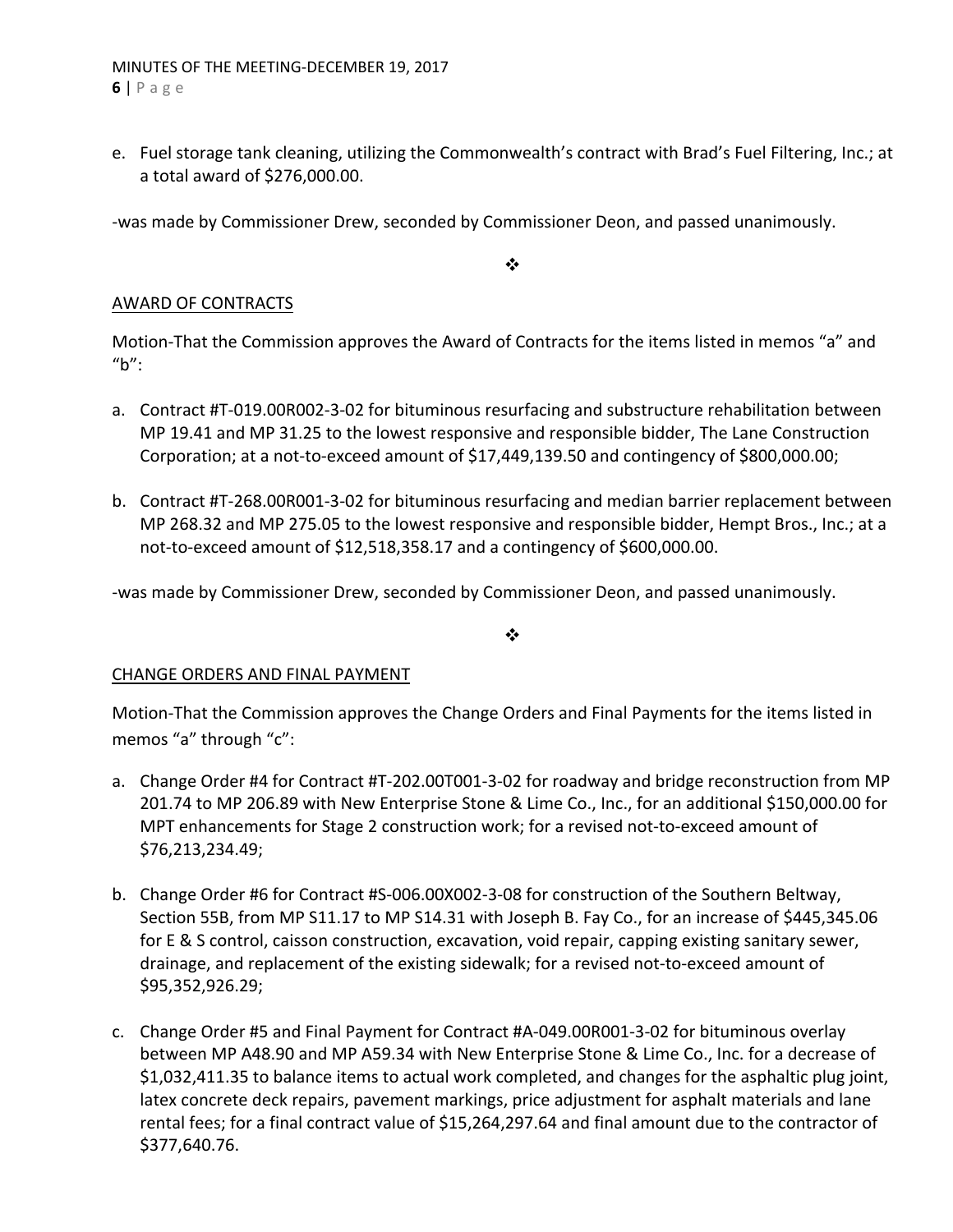‐was made by Commissioner Drew, seconded by Commissioner Deon, and passed unanimously.

 $\frac{1}{2}$ 

# PSPC ITEMS

Motion‐That the Commission approve the award of services and authorize the negotiation and execution of an agreement with the selected firm/firms for the items listed in memos "a" through "c":

- a. Ref #3-278, open-end mechanical, electrical and plumbing design and construction services systemwide:
	- Burns Engineering, Inc.-AWARDED
	- Cannon Design PA, Inc.
	- STV, Inc.

‐was made by Commissioner Drew, seconded by Commissioner Deon, and passed unanimously.

- b. T00079/T00080, two (2) open-end traffic operations and Intelligent Transportation Systems (ITS):
	- McMahon Associates, Inc.-AWARDED
	- WSP USA, Inc.-AWARDED
	- AECOM Technical Services, Inc.

‐was made by Commissioner Drew, seconded by Commissioner Deon, and passed unanimously.

- c. RFP #8758, mechanical and electrical maintenance services at various Commission facilities:
	- G.R. Sponaugle & Sons, Inc.-AWARDED

‐was made by Commissioner Drew, seconded by Commissioner Deon, and passed unanimously.

❖

# BOND RESOLUTION AMENDMENT

Motion‐That the Commission amending the Resolution adopted on August 15, 2017, as previously amended on September 19, 2017 and December 5, 2017, which approved the issuance of the Pennsylvania Turnpike Commission's Turnpike Revenue Bonds in an aggregate principal amount not to exceed \$300,000,000 (based on par amount), to further clarify terms of the bonds to be issued and certain related matters‐was made by Commissioner Drew, seconded by Commissioner Deon, and passed unanimously.

❖

# NEXT COMMISSION MEETING

The next meeting of the Pennsylvania Turnpike Commission will be a telephone meeting on Thursday, January 4, 2018 beginning at 10:00 a.m.